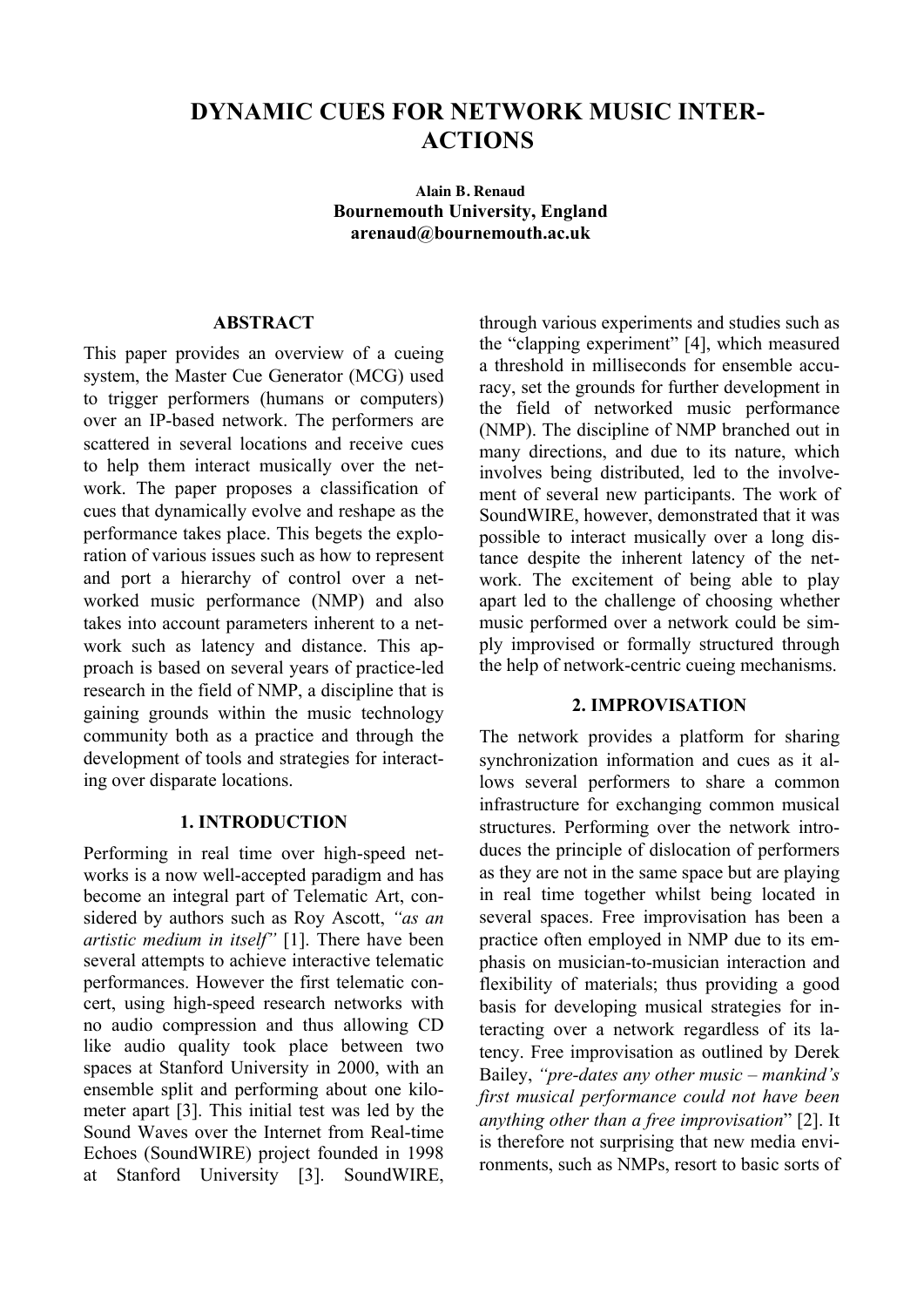musical forms, which do not involve a formal structure. NMP is such a recent practice that most performances will start from an empty shell, where the infrastructure will first be put into place followed by numerous tests to make sure that the communication works and finalised by a short rehearsal. The fact that the  $IP$ based network is the medium that interconnects them will play a crucial role in the development of those social interactions through space and time. In this context, and based on several years of research in the field through large scale NMPs such as the Disparate Bodies series [7] as well as the experimentations of the Net. Vs. Net Collective [8], the development of coherent network centric cueing strategies was needed.

It is due to the fact that, very quickly the improvized performance requires some sort of formalization so that performers can be cued over the network, leading to the inclusion of a basic structure within the improvisation. In this context and as a result of the practice in the field, a formal classification of networked cues and how they can be used to interact musically over the network made sense.

## **3. CUES**

#### **3.1 Rationale**

In order to provide an easy way to represent various cue information over the network, an integrated cueing system called the Master Cue Generator (MCG) was developed. The MCG aims to provide a rough standard to distribute cues over the network. The MCG has been used and tested in several NMPs such as the Disparate Bodies series [7] and with the Net. Vs. Net Collective [8]. The system is continuously being developed further with the goal to achieve a common cueing structured language for networked music improvisation.

The MCG was built with Max/Msp [6] and is able to send cues to a multitude of locations as standard OpenSoundControl (OSC) [9] messages, meaning that any OSC compliant application is able to receive the cues and converse back to the MCG should a direct feedback be necessary. The MCG was initially designed to

function based on a client/server architecture. However, it was later discovered that modifications of the network configuration should be possible based on the changing attribution of roles, defined as who plays the role of the MCG in the network. This complex and challenging aspect is currently being developed.

Currently, the MCG broadcasts important musical information by providing a basic structure to the nodes playing over the network, such as which section of the piece the nodes are in, as well as warning messages that the piece is about to switch to another section. The types of cues and their specific nature can be customized depending on the artistic approach given to the piece.



## **Figure 1**. The MCG engine

#### **3.2 Types of Cues**

There are three types of cues that have been so far identified as part of the classification: temporal behavioural and notational. All the cues below have been developed based on the practice in the field and the classification is constantly being updated as the practice progresses.

#### *3.2.1 Temporal Cues*

Temporal cues are sent out as information from the server to the nodes and are related to timing. Examples include the length of a cue, a warning that the cue is about to finish, or how much time a given node is in control of the improvisation until the given node delegates its control to another node and thus conceptually modifying the topology of the network. They are the most important types of cues, in order to keep the ensemble together and, thereby, can be synchronized with various audio triggering cues, which are indicators that the structured improvisation is about to change from one section to another.

#### *3.2.2 Behavioral Cues*

Behavioral cues are cues that are sent with a certain scenario attached to them. This can, for example, include the triggering of a waveform, or the suggestion that a given node needs to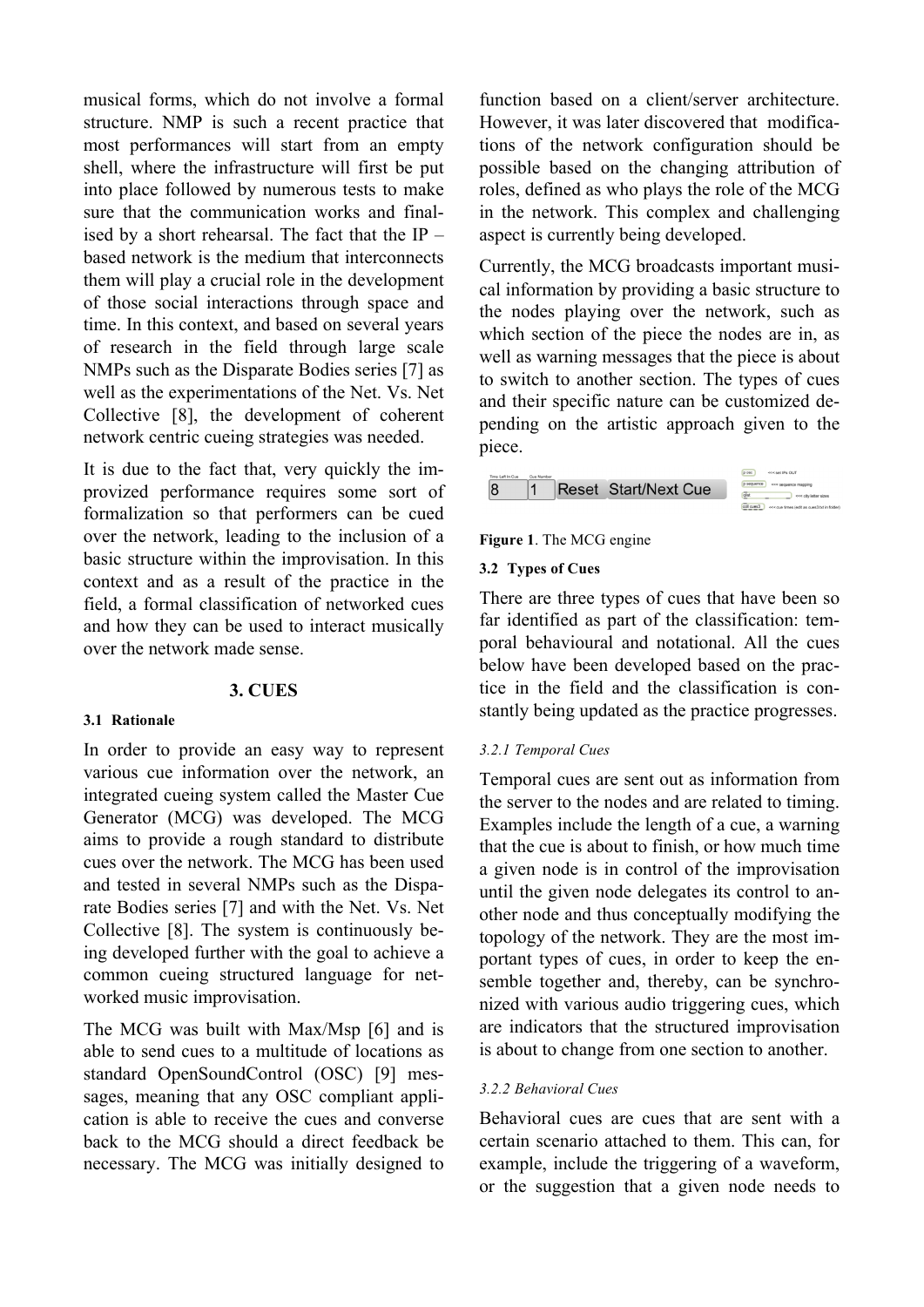play certain nodes only above the note C4. Behavioural cues can also trigger physical elements in a remote space such as the ringing of a distant bell or the triggering of an analogue synthesizer. Behavioural cues are more complex types of cues. They allow the broadcast of messages that will have an influence on the actual audio content of the piece being performed over the network. Behavioural cues are often part of the process of a structured network improvisation. An example is the triggering of prerecorded waveforms that reside on remote computers.

The waveforms are being played back remotely but triggered by the MCG. Behavioural cues also have the potential to influence the actual frequency content of each remote node by broadcasting messages that will interpolate or cut-off. The MCG, in this case, provides the intelligence behind the system by ensuring that each node has a different frequency bandwidth. The frequency dependent interconnections that are being created in this case, also allow for a morphing of frequency range distributions across the nodes. For example, a node can decide to borrow a frequency range from another node, in which case the frequency distribution is swapped between nodes. Amplitude control is also an important type of behavioral cue. As part of the pre-defined structured improvisation, a distribution of amplitudes across the nodes can be implemented in advance.

It allows the distribution of intensities across the network and is a very democratically aware way of ensuring that each node can be properly identified during a performance. For example, in the case of a performance between three nodes, the MCG will make sure that in Section 1 of a piece, Node 1 is the loudest, while Node 2 is the quietest and Node 3 is at mid-level. As a result, reasonably complex interdependencies can be achieved by swapping loudness information between nodes as well as interpolating them. They are, of course, many other interaction cues that can be created and their types and resulting actions wholly depend on desired objectives in the design of the performance.

## *3.2.3 Notational Cues*

Notational cues are able to display content that can be identified by the performers as being helpful in the good running of the performance. This can include the visualisation of the waveforms from each site, the display of the cue number, a countdown or dynamic shapes that can be activated by various factors in the performance. Transmitting concrete or abstract notation based information is a real challenge over a network due to the latency and of the different distances between the MCG and the nodes. Even though the MCG is capable of retriggering events so that a cue information arrives simultaneously at all nodes, which is a punctual or periodical type of information, the triggering mechanism does not work well for continuous information and, thereby, a drift is likely to occur over a period of time. Therefore, notational cues have traditionally been sent over the network in a punctual fashion, where the graphical representation is analogous to a slide show. If some events are of continuous nature, they tend to be transferred to remote nodes before the performance and triggered remotely. In order to efficiently represent the cues and the synchronicity information, a set of visualisation tools has been developed to simply, but efficiently, display score information on various sites.

#### *3.2.4 Active/Passive Cues*

The three types of cues identified above can have two distinct modes of operations:

Passive: the cues are only sent as a suggestion to the nodes. Each node can decide whether or not to follow the guidelines suggested by the MCG. One particular example includes a suggestion that one node should decrease its general amplitude while another node should stay steady or a flashing warning indicating that the improvisation is about to switch to another section. Passive cues are generally rendered graphically as part of the score of the structured improvisation so that performers can take the suggestions (or obligations) into account while performing in remote sites.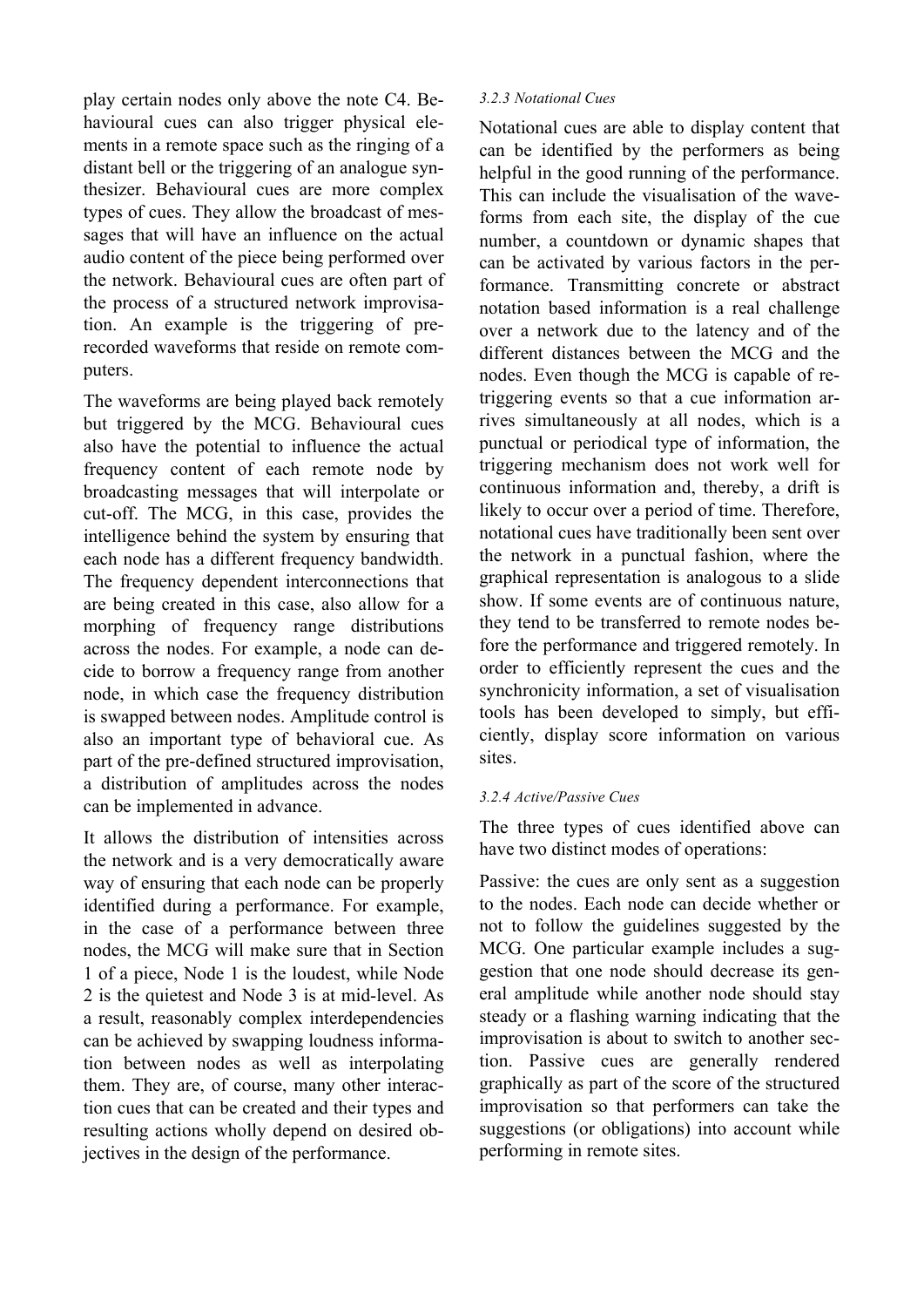Active: the cues are actively triggering/processing a concrete element on a distant node. This includes, amongst others, the opening of a filter or the interpolation of its center frequency, the reduction or augmentation of the amplitude of a distant node or the activation of a remote oscillator. Another aspect of active cueing that is currently being explored is not only the triggering of events from the MCG, but also the triggering of events from node to node. This possibility adds to the complexity of distributed cues and permits the building of complex patterns and interdependencies that use the network to create them.

A cue can be both passive and active simultaneously. One example would be the triggering of a sample along with the visual indication that a sample is about to be triggered. This introduces both an automated musical event (the sample) and an indication to a human performer that an event is about to occur, hence, suggesting a reaction of some sort.



**Figure 2**. Cue types and corresponding examples

### **4. CHANGING TOPOLOGIES**

The MCG should not be location centric by always being located in the same physical space, but should be able to take over a specific node at a given time. This leads to a far greater flexibility of the network topology as the MCG can virtually travel between nodes and position itself at any point on the network.

The option to change topologies means that, an NMP can start as a basic star network topology with one node being at the center of the network. In this case, the chosen node is not only at the center of the network but also takes the role of a leader in the performance. At any time the controlling node can transfer its powers to another node on the network. The move can happen when switching from a cue to another in the piece or it can be randomly attributed based on the distribution of roles and voting by other participants or the audience. Many permutations are possible, which lead ultimately to a change in the network topology. For example, in the case of a network with four nodes, called A, B, C and D respectively, if node C takes the lead, all the commands from the MCG will be issued by node C until the next change in topology. This series of permutations, as a network improvisation takes place, is analogous to the modus operandi of a musical improvisation that would happen on a real stage in terms of delegating control to a performer over others. This approach adds various levels of interplays between dislocated performers and leads to the creation of music that uses the network architecture as the core and to a certain extent as the score.

The concept of changing topologies outlined above allows the creation of complex interdependencies over the network (local or widearea) and can easily implement some of the earlier network topology principles for musical collaboration such as the ones illustrated by Weinberg [11]. The MCG to node relationships allows the implementation of a, *"Process Centered Musical Network"* [12]. The flexibility brought by the MCG in terms of network topol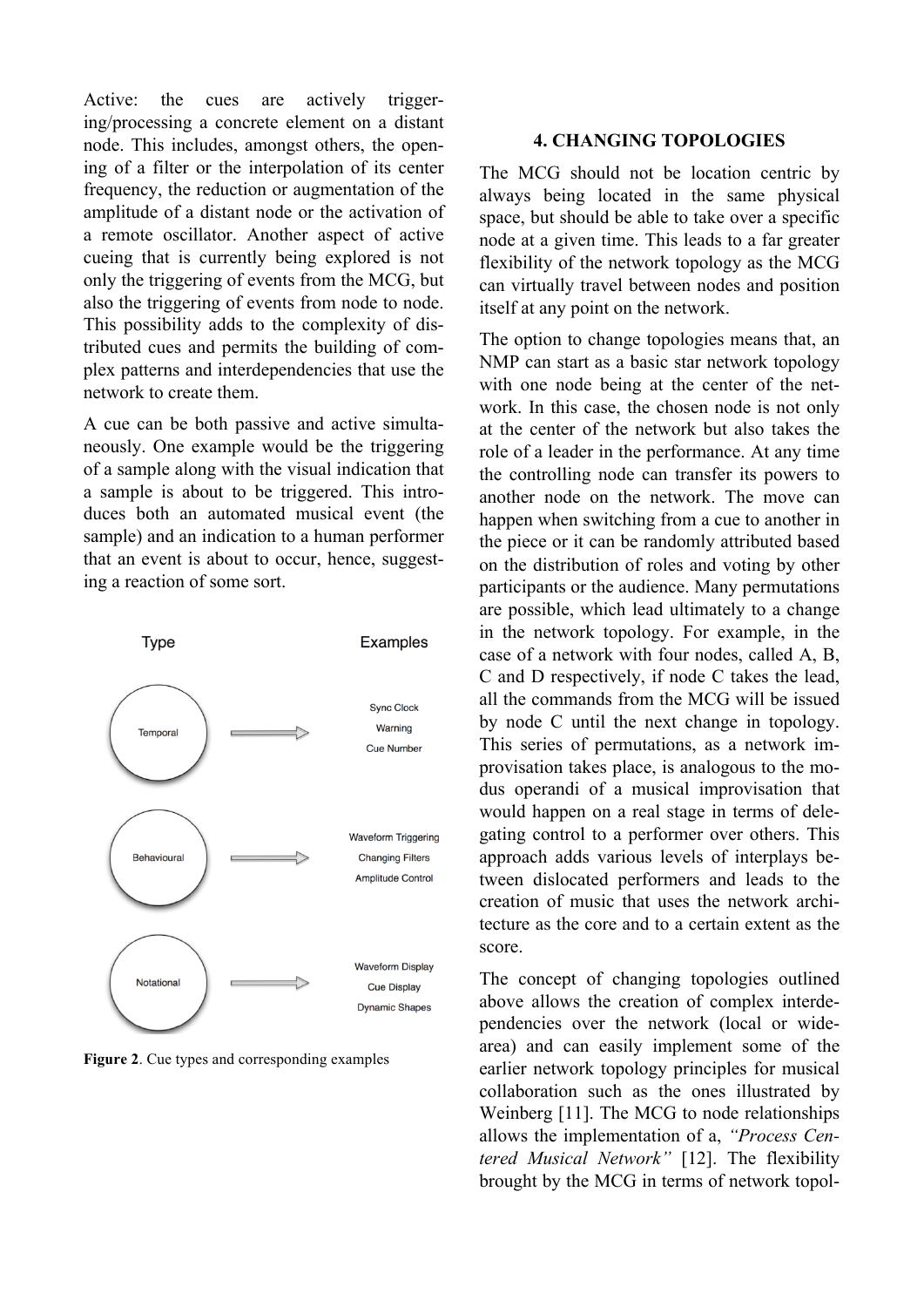ogy for the improvisation of musical content the w brings an additional layer of structure that is not ing do necessarily musical, per se, but allows an allo-<br>included cation of performative roles despite the distance and the absence of physical contacts between chron the performers. This concept also ties up well  $\overline{5.1}$  Sy with Weinberg's principles especially when the notion of Goal Oriented Interaction is mentioned [12]. **Goding Interactional Interactions** is mentioned (Weinberg 2005). The latter interaction is mentioned and latter in

The latter introduces two separate principles of interactions: Collaboration and interactions: Collaboration and interaction and interactions: Collaboration and interactions: Collaboration and interactions: Collaboration a interactions: Collaboration and Competition. The MCG along with structured improvisation  $\frac{1}{\text{ends}}$ allows the ensemble to morph between the no-<br>added tion of collaboration and the notion of competition, in musical terms, which creates diametrically opposed musical forms that are created by the changes in network topology.



**Figure 3**. Changing relationship between nodes and MCG

#### **5. THE ISSUE OF LATENCY**

Latency is a pretty common term in the field of computer music and is defined as, *"the delay between the stimulus and the response"* [13]. In a more musical fashion and when parallelised with the speed of sound in air, latency can be defined as, *"the speed of sound through computer algorithms"* [10]. In the context of NMP, latency is often considered as a musical feature in its own right and, *"can be used as a specific compositional tool"* [13]. It needs to be highlighted that regardless of the quality and bandwidth of the networks used for NMPs the distance between two nodes will introduce a certain amount of latency. Even data traveling over fiber optic networks will be subject to a certain latency, not only because it cannot travel faster than the speed of light but also because that data will go through several switches and hubs along the way, introducing conversions and thus slowing down its delivery to destination. The MCG includes two approaches to latency, which are defined as synchronous interactions and asynchronous interactions.

#### **5.1 Synchronous interactions**

In this case the relationship between the MCG and the nodes is calculated in terms of time lag. For example, if the relationship from the MCG to node A is 100 milliseconds and the relationship from the MCG to node B is 75 milliseconds, an additional 25 milliseconds will be added to the relationship between the MCG and node B so that cues arrive at exactly the same time at node A and C. Since the networks used in this case are very stable, the timing is very likely to stay firm through the piece.

## **5.2 Asynchronous interactions**

In this case, the MCG ignores the latency values between the MCG and the nodes and deals with the network as it is, leading to the generation of rhythmical patterns created by the network itself.

#### **6. CONCLUSION AND FUTURE WORK**

As illustrated through this paper, the MCG is the outcome of several years of practice in the field of NMP to answer the growing needs for distributed cueing structures. This everevolving exercise is an attempt to formalize some sort of convention in the practice of NMP and will be developed further as the practice progresses over time.

In the short to medium term, the goals regarding the development of the MCG and associated cueing strategies are:

- To develop a proper cross-platform application so that the system can be embraced by a wider community  $\overline{a}$
- To offer a web platform on which a set of standard messages fitting in the cues classification outlined in this paper can be implemented and formalized by the NMP community
- To advertise in a more formal manner, mostly through online channels, applica-